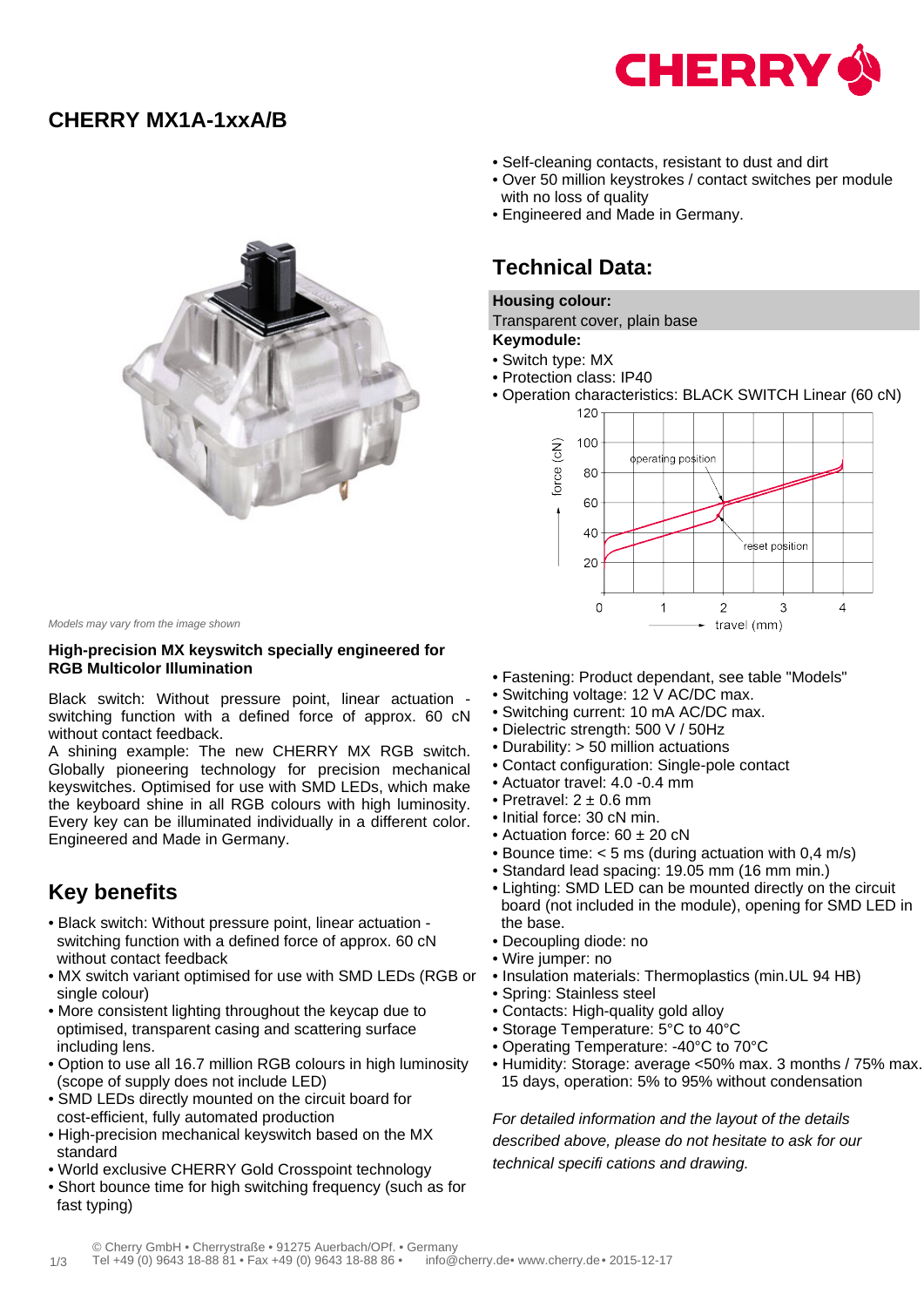

### **Warranty:**

2 years

Errors, technical changes and delivery possibilities excepted. Technical information refers only to the specifications of the products. Features may differ from the information provided.